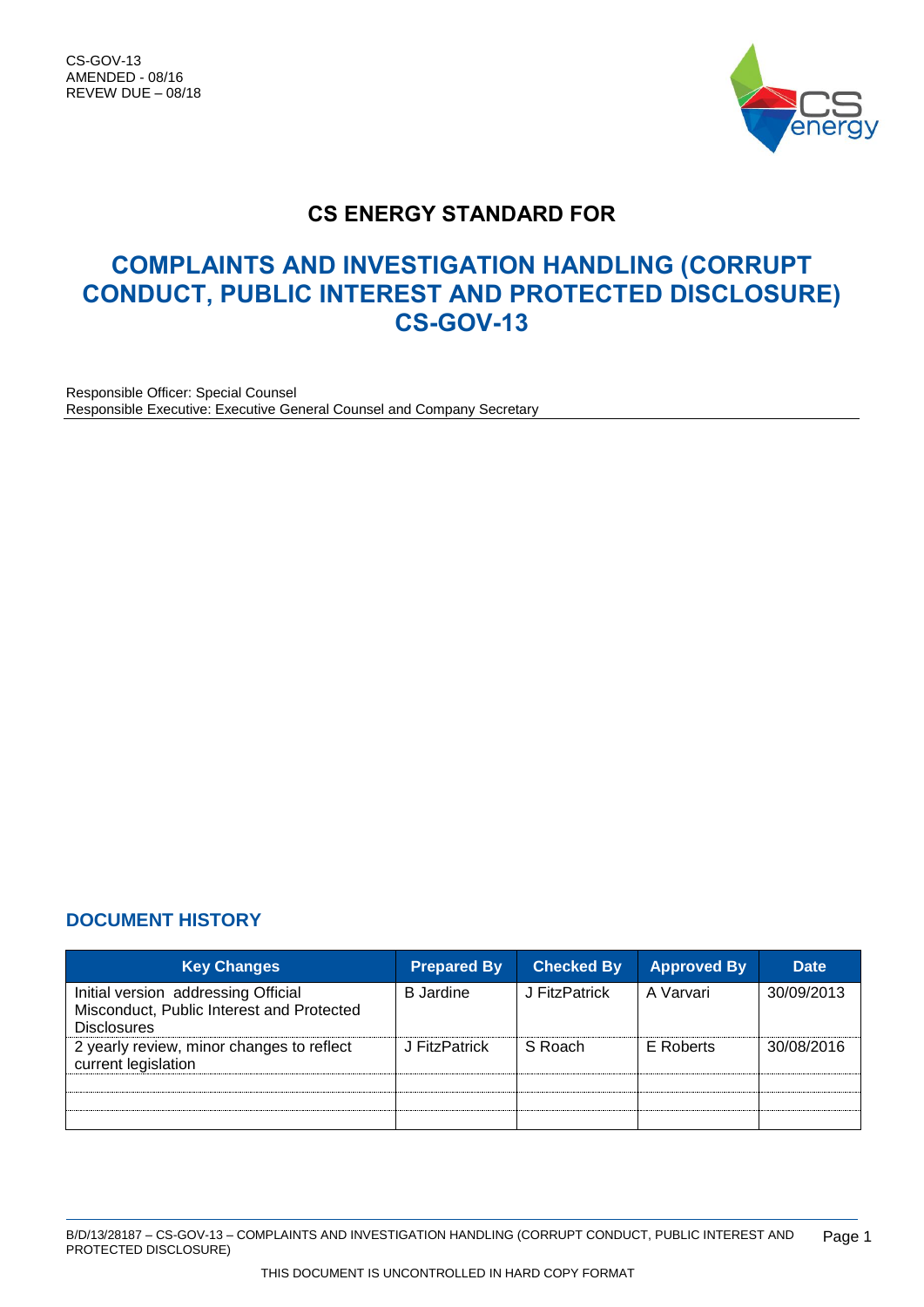

# **CONTENTS**

| 1                       |                                                                                                        |      |
|-------------------------|--------------------------------------------------------------------------------------------------------|------|
| $\overline{\mathbf{2}}$ |                                                                                                        |      |
| $\mathbf 3$             |                                                                                                        |      |
| 3.1                     |                                                                                                        |      |
| 3.2                     |                                                                                                        |      |
| 3.3                     |                                                                                                        |      |
| 3.4                     |                                                                                                        |      |
| 3.5                     |                                                                                                        |      |
| 3.6                     |                                                                                                        |      |
| 3.7                     |                                                                                                        |      |
| 4                       |                                                                                                        |      |
| 4.1                     |                                                                                                        |      |
| 4.2                     |                                                                                                        |      |
| 4.3                     |                                                                                                        |      |
| 4.4                     |                                                                                                        |      |
| 4.5                     |                                                                                                        |      |
| 4.6                     |                                                                                                        |      |
| 5                       |                                                                                                        |      |
| 5.1                     |                                                                                                        |      |
| 5.1.1                   |                                                                                                        |      |
| 5.1.2                   |                                                                                                        |      |
| 5.1.3                   |                                                                                                        |      |
| 5.2                     |                                                                                                        |      |
| 5.2.1                   |                                                                                                        |      |
| 5.2.2                   |                                                                                                        |      |
| 5.2.3                   |                                                                                                        |      |
| 5.2.4                   |                                                                                                        |      |
| 6                       |                                                                                                        |      |
| 7                       |                                                                                                        |      |
| 7.1                     |                                                                                                        |      |
| 7.1.1                   |                                                                                                        |      |
| 7.1.2                   |                                                                                                        |      |
| 7.2                     |                                                                                                        |      |
| 7.3                     |                                                                                                        |      |
|                         | B/D/13/28187 - CS-GOV-13 - COMPLAINTS AND INVESTIGATION HANDLING (CORRUPT CONDUCT, PUBLIC INTEREST AND | Page |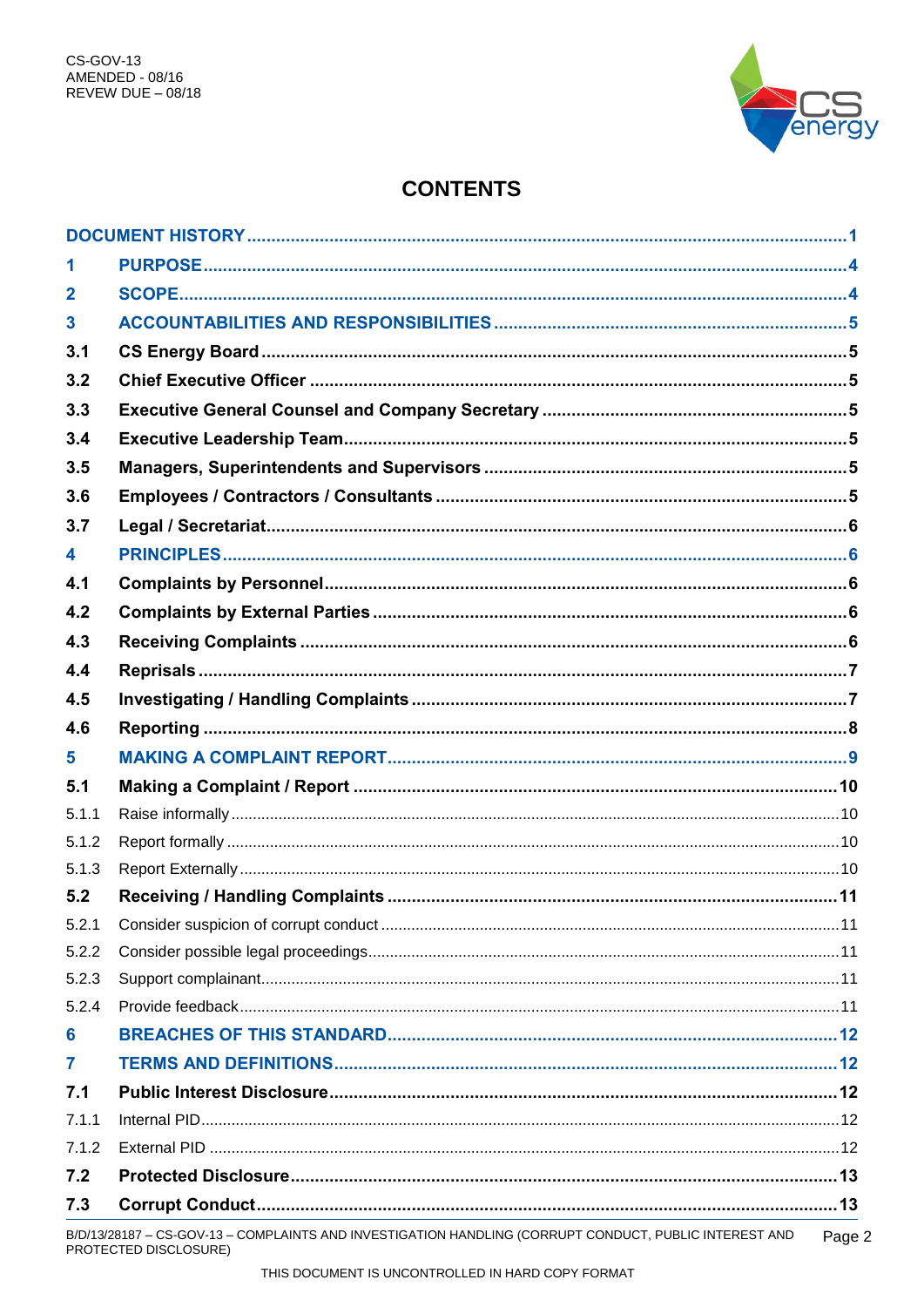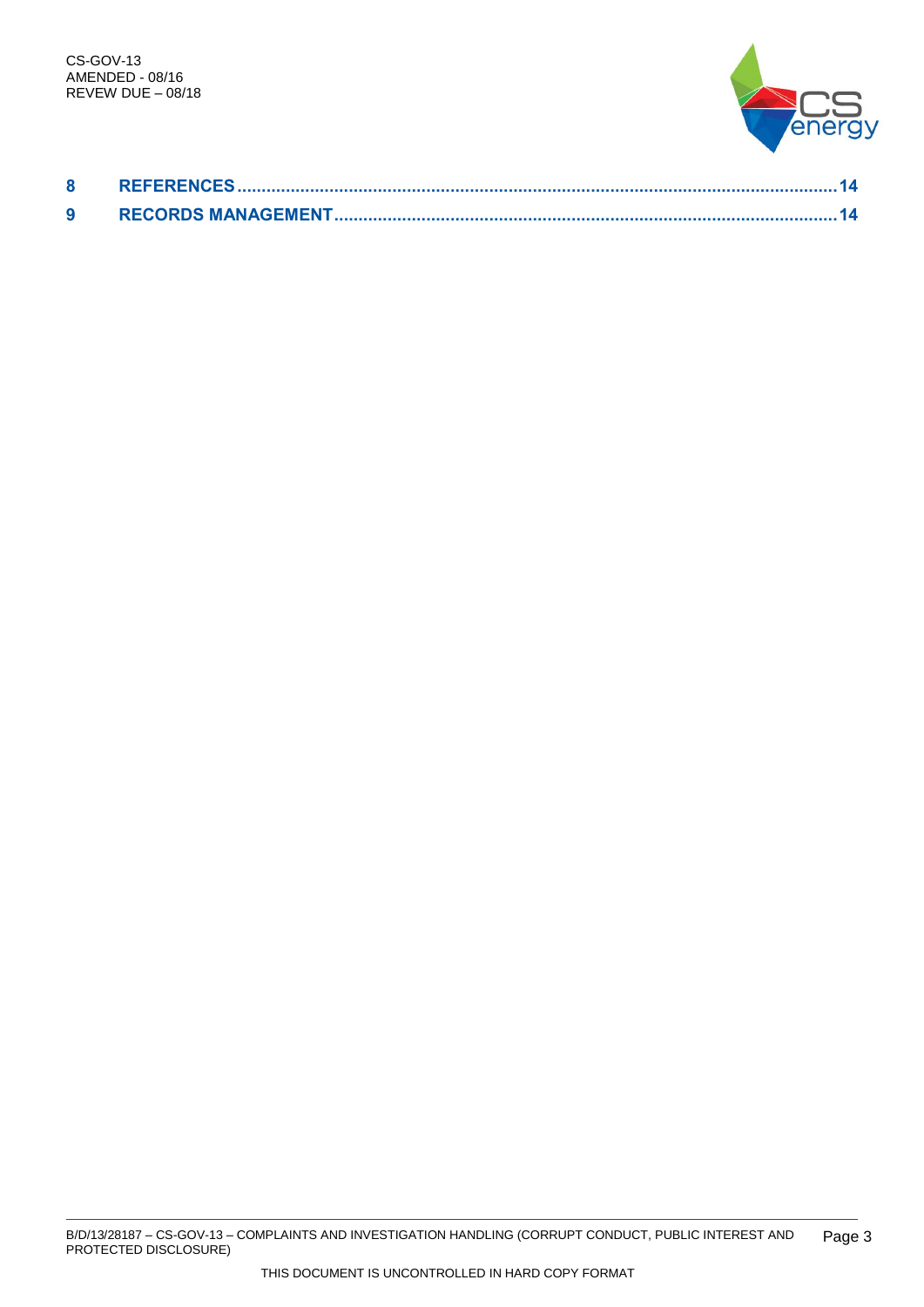

## <span id="page-3-0"></span>**1 PURPOSE**

CS Energy is committed to creating and supporting a workplace culture that promotes and demonstrates the ethical standards set out in CS Energy's Code of Conduct.

CS Energy respects and values good faith complaints, disclosures and reports (**complaints**) received from both internal and external sources for the insight they may provide to the way CS Energy undertakes its business.

The purpose of this Standard is to:

- A. outline and establish a common understanding of CS Energy's obligations in relation to corrupt conduct, public interest and protected disclosure complaints and the key processes, roles and responsibilities for making and responding to those complaints;
- B. ensure that complaints are appropriately and effectively managed and investigated in accordance with CS Energy's legal and regulatory obligations; and
- C. ensure that persons who make complaints in good faith are supported, protected and not disadvantaged in any way from raising the complaints.

## <span id="page-3-1"></span>**2 SCOPE**

This Standard applies to:

- CS Energy and its subsidiary companies (collectively **CS Energy**)
- all CS Energy directors, employees and contractors (**Personnel**); and
- all forms of complaints made by Personnel and third parties including members of the public.

Complaints require investigation and management in accordance with their nature and the circumstances of the report. CS Energy is subject to obligations under the *Corporations Act 2001*, *Government Owned Corporations Act 1993, Crime and Corruption Act 2001* and *Public Interest Disclosure Act 2010* with respect to the investigation and management of certain complaints about alleged wrongdoing, including **corrupt conduct<sup>1</sup>** .

This Standard sets out the requirements for handling complaints that constitute public interest disclosures (**PID<sup>2</sup>** ) under the *Public Interest Disclosure Act 2010*, suspected corrupt conduct under the *Crime and Corruption Act 2001* or protected disclosures under the *Corporations Act 2001*.

Unless the context requires otherwise, in this Standard, **Complaint** means:

- a report of suspected corrupt conduct;
- a public interest disclosure; or
- a protected disclosure.

Complaints that do not meet these criteria are referred to as **Operational Complaints**.

 $\overline{a}$ 

<sup>2</sup> Refer definition in section 7.1

<sup>1</sup> Refer definition in section 7.3

B/D/13/28187 – CS-GOV-13 – COMPLAINTS AND INVESTIGATION HANDLING (CORRUPT CONDUCT, PUBLIC INTEREST AND PROTECTED DISCLOSURE) Page 4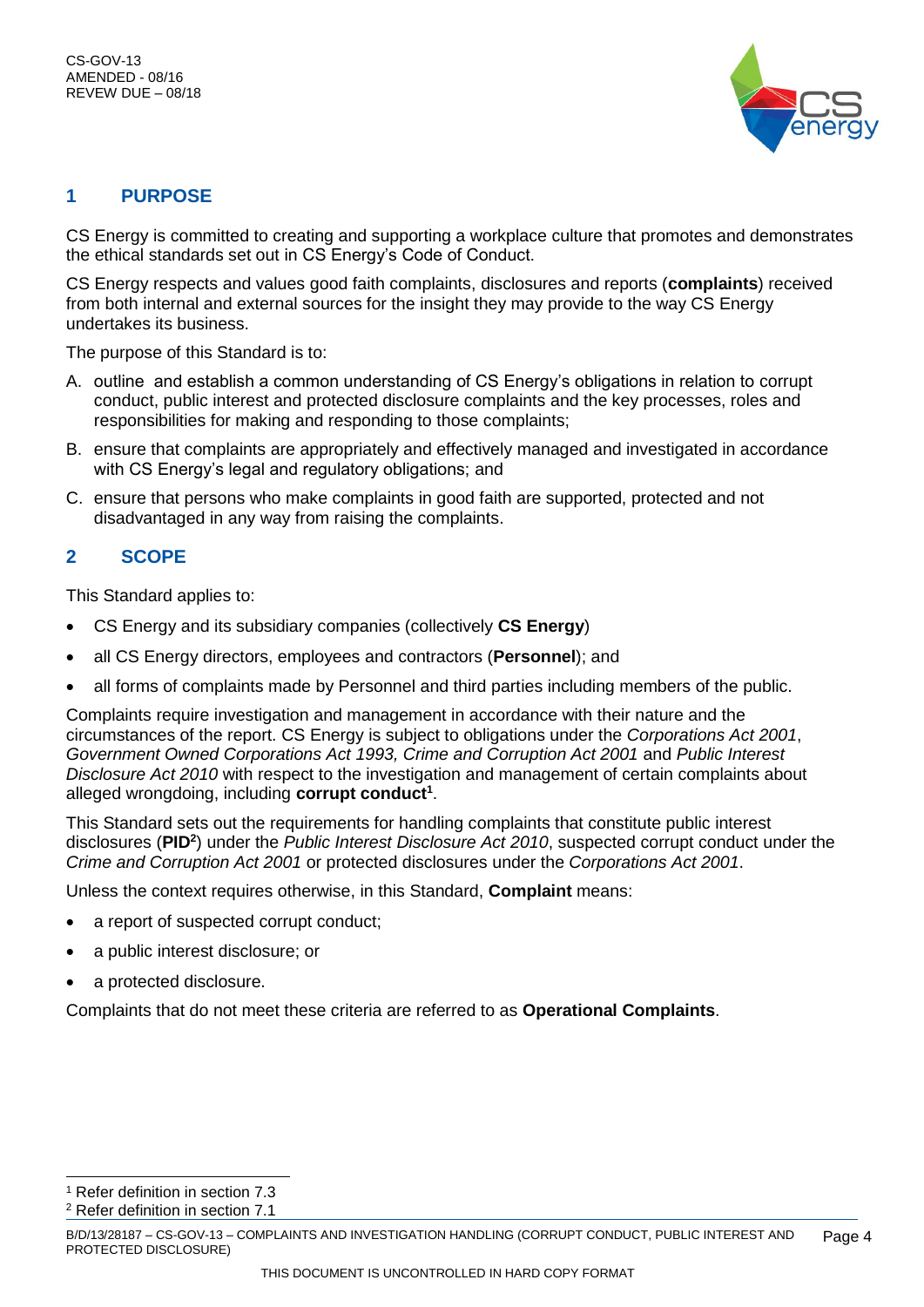

# <span id="page-4-0"></span>**3 ACCOUNTABILITIES AND RESPONSIBILITIES**

The following accountabilities and responsibilities are assigned according to substantive position.

## <span id="page-4-1"></span>**3.1 CS Energy Board**

The CS Energy Board has ultimate accountability for CS Energy's Code of Conduct on which this Standard is based.

## <span id="page-4-2"></span>**3.2 Chief Executive Officer**

The Chief Executive Officer has accountability and responsibility for Complaint and investigation handling within CS Energy, including determining those Complaints that should be referred to the Crime and Corruption Commission (**CCC**).

## <span id="page-4-3"></span>**3.3 Executive General Counsel and Company Secretary**

CS Energy's Executive General Counsel and Company Secretary is responsible for:

- advising the Executive Leadership Team and the CS Energy Board about policy changes and implications for this Standard; and
- giving advice, guidance and assistance about this Standard.

## <span id="page-4-4"></span>**3.4 Executive Leadership Team**

The Executive Leadership Team (**ELT**) is responsible for ensuring that CS Energy's commitment to complying with this Standard and supporting procedures ('tone at the top') is clearly demonstrated to all Personnel and stakeholders.

## <span id="page-4-5"></span>**3.5 Managers, Superintendents and Supervisors**

Managers, Superintendents and Supervisors are responsible for ensuring that:

- the Personnel they manage; know, understand and comply with this Standard;
- complaints received are promptly identified, investigated, reported and addressed (including any appropriate disciplinary action);
- appropriate support is provided to complainants who make complaints in good faith; and
- all reasonable steps are taken to ensure there is no disadvantage against a complainant in the form of dismissal, demotion, future bias, discrimination or any form of harassment as a result of any good faith complaint made.

## <span id="page-4-6"></span>**3.6 Employees / Contractors / Consultants**

In addition to any other responsibilities under this Standard, all Personnel must:

- comply with the requirements of this Standard and supporting procedures;
- report any suspicion of corrupt conduct to Legal (including via the Whistleblower hotline) in accordance with Procedure – CS-GOV-2 – [Reporting Corrupt Conduct.](trim://B%2fD%2f12%2f67752/?db=10&view) Directors may also report suspected corrupt conduct to the Chair of the Board or the Chief Executive Officer;
- make any complaint in good faith (this means you must make the complaint with a genuine belief in its truth) and not make deliberately false or vexatious complaints;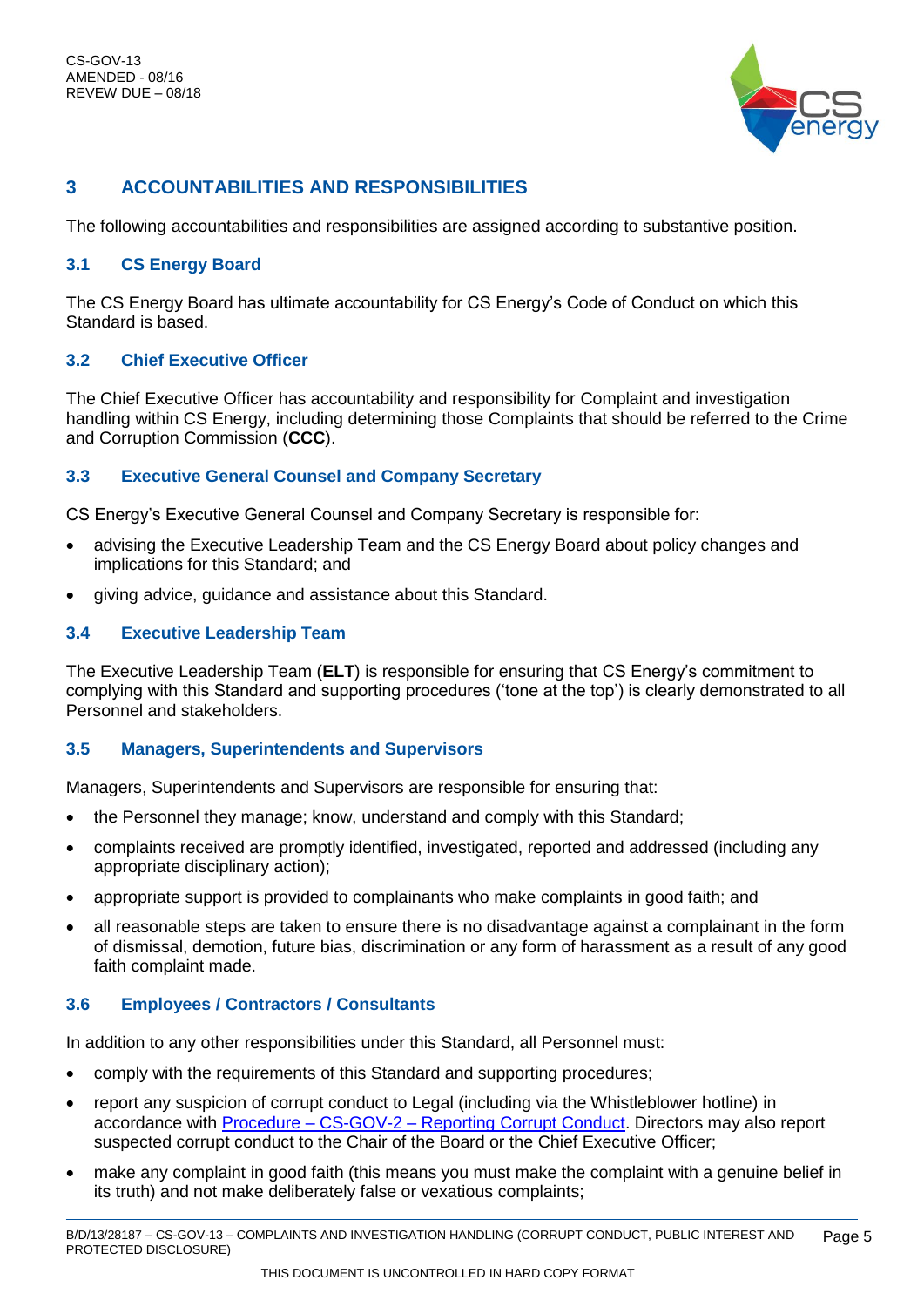CS-GOV-13 AMENDED - 08/16 REVEW DUE – 08/18



- maintain any required confidentiality with respect to complaints and their investigation;
- ask your supervisor or manager if you do not understand any part of this Standard; and
- follow the instructions of Legal.

## <span id="page-5-0"></span>**3.7 Legal / Secretariat**

CS Energy's In House Legal Team (**Legal**) is responsible for:

- the maintenance and review of this Standard;
- operating the Whistleblower hotline; and
- receiving and handling reports of suspected corrupt conduct, PIDs and protected disclosures.

## <span id="page-5-1"></span>**4 PRINCIPLES**

The following principles are to be applied when exercising judgement under this Standard.

## <span id="page-5-2"></span>**4.1 Complaints by Personnel**

This Standard is intended to complement normal communication channels between employees and their managers. Therefore, Personnel are encouraged, subject to the requirements of this Standard, to raise general concerns and Operational Complaints directly with their managers.

All Personnel have a positive obligation to report suspected breaches of the Code of Conduct, inappropriate workplace behaviour and suspected corrupt conduct (including fraud).

CS Energy supports and encourages Personnel who report breaches of the law, the Code of Conduct or internal policies, standards or procedures.

Personnel may make a Complaint in any way (verbally or in writing) and anonymously. As far as practicable, an anonymous Complaint will be treated in the same way as a Complaint made by Personnel who identify themselves. However, anonymous Complaints may be more difficult to investigate and will limit CS Energy's ability to provide the discloser with feedback. For this reason, anonymous Complaints should be made via the Whistleblower hotline and should include sufficient information to allow the Complaint to be properly investigated.

Complaints found to be deliberately false or vexatious will be dealt with under CS Energy's disciplinary procedures.

## <span id="page-5-3"></span>**4.2 Complaints by External Parties**

External parties wishing to report suspected corrupt conduct, or to make an anonymous Complaint through the CS Energy's Whistleblower Hotline may do so by telephoning **1800 339 195** (staffed by Legal and backed by a voicemail facility) or by emailing [whistleblower@csenergy.com.au](mailto:whistleblower@csenergy.com.au) 

Complaints found to be deliberately false or vexatious will be viewed very seriously by CS Energy.

## <span id="page-5-4"></span>**4.3 Receiving Complaints**

Before any action is taken in response to a complaint, the recipient of the complaint must consider whether the complaint gives rise to a suspicion of corrupt conduct or should properly be categorised as an Operational Complaint, PID or protected disclosure. Where the complaint:

- may give rise to a suspicion of corrupt conduct**,** or
- is properly categorised as a PID or protected disclosure; or

B/D/13/28187 – CS-GOV-13 – COMPLAINTS AND INVESTIGATION HANDLING (CORRUPT CONDUCT, PUBLIC INTEREST AND PROTECTED DISCLOSURE) Page 6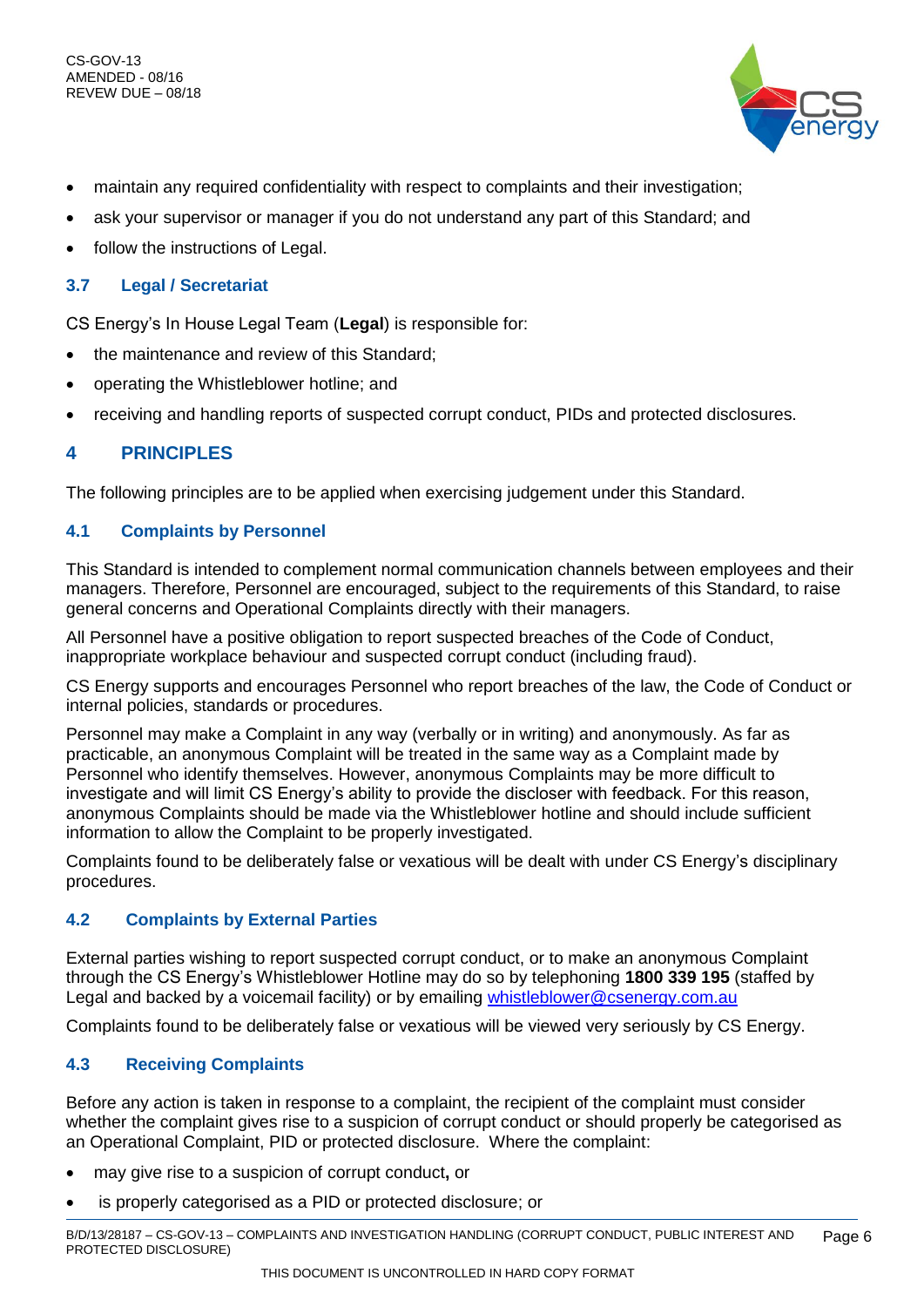

• the recipient is in any doubt as to the categorisation to be applied;

the recipient should immediately contact Legal for advice in accordance with section 5.2.1.

All reports of suspected corrupt conduct, PIDs and protected disclosures (including fraud) must be treated with the utmost confidentiality and will be managed by Legal.

Complainants who make complaints in good faith are to be commended for coming forward and will receive appropriate support from CS Energy during and after the complaint handling process. CS Energy may provide complainant Personnel with immunity from disciplinary action provided that the complainant has acted in good faith and not engaged in corrupt conduct or illegal conduct.

#### <span id="page-6-0"></span>**4.4 Reprisals**

Reprisal means causing, attempting to cause or attempting to induce a person to cause detriment to a person because, or in the belief that, that person or someone else:

- has made or intends to make a complaint; or
- is, has been, or intends to be, involved in a proceeding under the *Public Interest Disclosure Act 2010 (Qld)* or *Corporations Act 2001 (Cth)*, against any person.

Personnel making a complaint in good faith (and who have not been involved in the conduct reported) must not be penalised or personally disadvantaged, because of the complaint, by any of the following actions:

- dismissal;
- demotion:
- any form of harassment;
- discrimination; or
- bias.

Reprisals against Personnel making complaints in good faith will not be tolerated. Disciplinary measures up to and including dismissal will apply to Personnel found to have penalised or personally disadvantaged a person who has made a complaint in good faith.

Reprisals may constitute a criminal offence and a tort. Personnel who take reprisals (and CS Energy) may be liable in damages to any person who suffers detriment as a result.

Reasonable management action taken by CS Energy, including reasonable disciplinary action, is not a reprisal.

## <span id="page-6-1"></span>**4.5 Investigating / Handling Complaints**

The subject(s) of a complaint will be afforded the presumption of innocence until the investigation is complete.

Investigations will be conducted according to the principles of natural justice and will be undertaken by appropriately qualified persons depending on the nature and content of the complaint.

Complaints, other than PIDs, protected disclosures or those giving rise to a suspicion of corrupt conduct, will be handled at the lowest appropriate level, by an appropriate manager using the process most applicable to the complaint.

Subject to legislative obligations, investigations into suspected corrupt conduct, protected disclosures and PIDs will be undertaken confidentially and, where expressly requested, the identity of the complainant will not be divulged without obtaining their permission.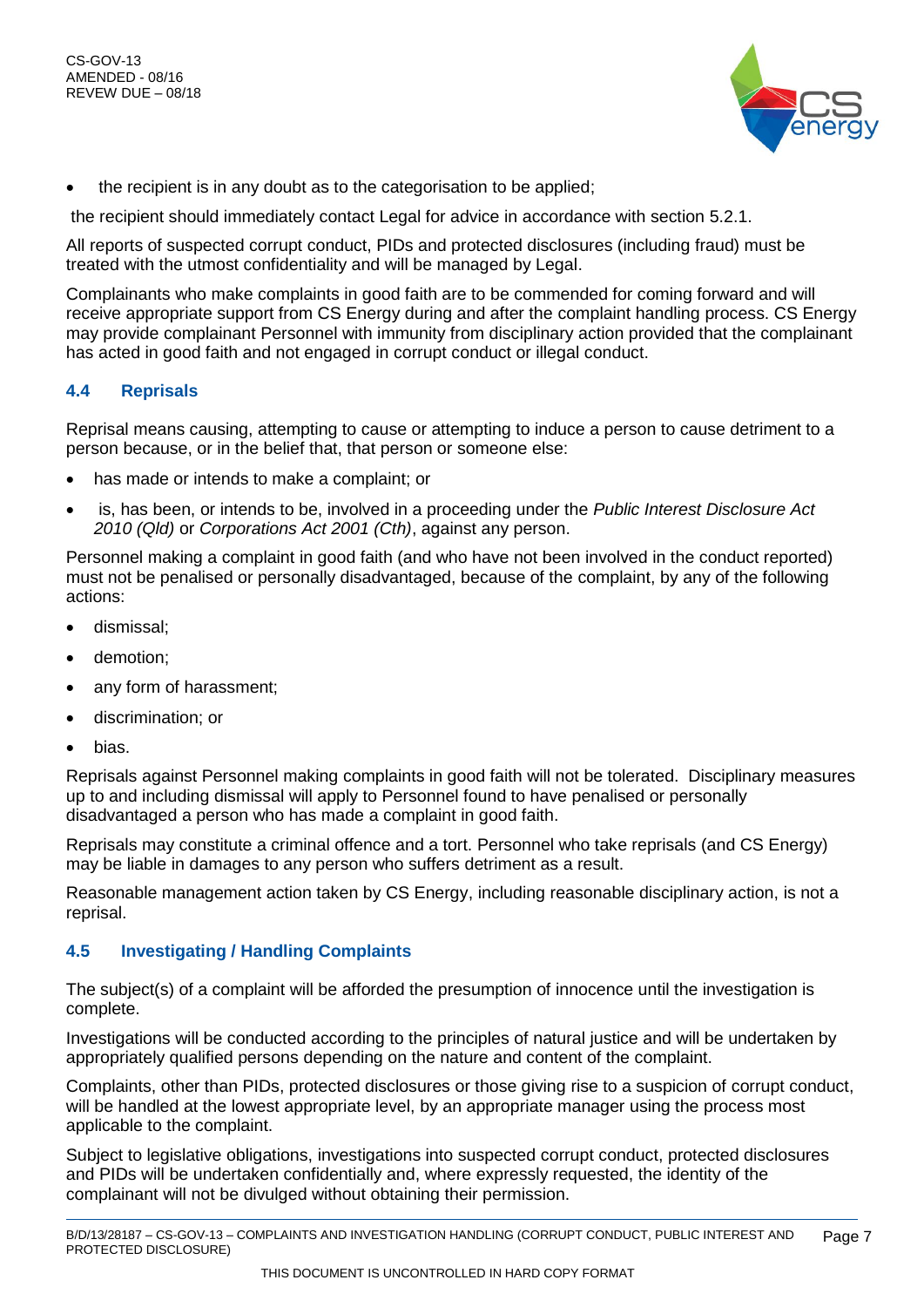

Investigations will be undertaken in a timely fashion, with appropriate, regular feedback provided to the complainant (subject to confidentiality requirements).

The aim of the investigation will be to substantiate or refute the complaint.

## <span id="page-7-0"></span>**4.6 Reporting**

All Complaints received should be appropriately documented and tracked.

Summary details of:

- reports and investigations of suspected corrupt conduct; and
- other Complaints made through the whistleblower hotline or protected disclosure forms;

will be reported to the Audit and Risk Committee of the CS Energy Board on a quarterly basis.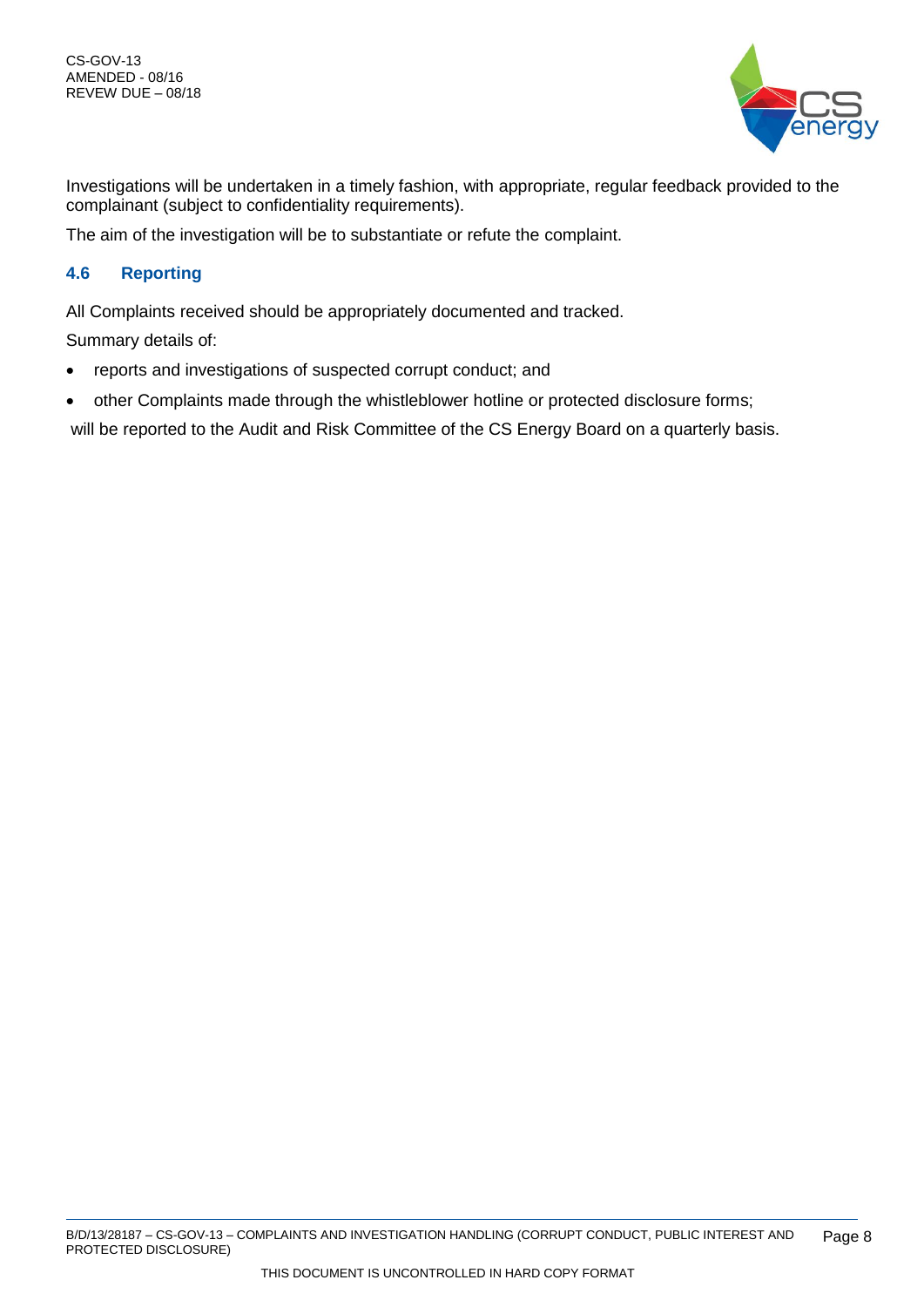

## <span id="page-8-0"></span>**5 MAKING A COMPLAINT REPORT**

CS Energy Personnel must make complaints in accordance with the process described in this section and shown in [Figure 1.](#page-8-1)



<span id="page-8-1"></span>**Figure 1 - Making a Complaint**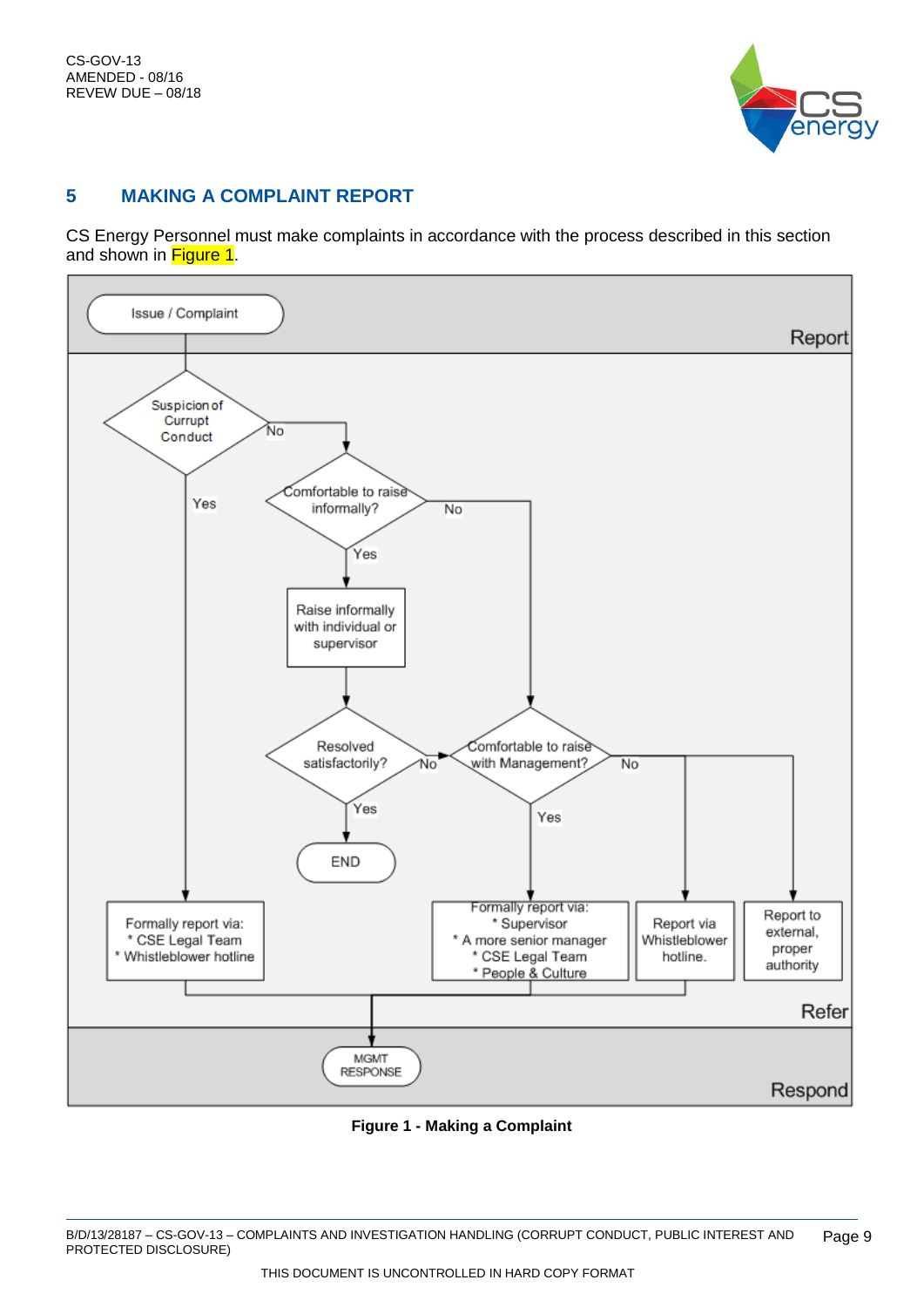

## <span id="page-9-0"></span>**5.1 Making a Complaint / Report**

#### **When making a complaint, initially consider if a suspicion of corrupt conduct is involved.**

If corrupt conduct is suspected, the Complaint must be reported in accordance with section 7.1 of Procedure – CS-GOV-2 – [Reporting Corrupt Conduct](trim://B%2fD%2f12%2f67752/?db=10&view) including via the Whistleblower Hotline, which may be anonymous. You must keep any Complaint confidential.

The Whistleblower hotline can be accessed via either:

- phone (staffed by Legal and backed by a voicemail facility): **1800 339 195**
- [Intranet Whistleblower Form](http://csnet/Working-at-CS-Energy/Governance--risk-and-compliance/Fraud-control-and-whistleblower-reporting/Whistleblower-form) under *Working at CS Energy->Governance, Risk and Compliance*
- e-mail: whistleblower@csenergy.com.au

#### <span id="page-9-1"></span>**5.1.1 Raise informally**

In most circumstances, you may be comfortable informally raising your complaint with your Manager and this may be appropriate having regard to the nature of the issue. This is generally the preferred method for initial and immediate reporting of operational complaints or concerns.

#### <span id="page-9-2"></span>**5.1.2 Report formally**

A complaint may also be made formally to:

- your supervisor;
- Manager-one-removed:
- Executive General Manager/Chief Financial Officer;
- Head of Human Resources;
- Company Secretary; or
- Legal.

#### <span id="page-9-3"></span>**5.1.3 Report Externally**

A Complaint may also be made to external agencies who are proper authorities to receive such Complaints.

CS Energy and the CCC are proper authorities to receive PIDs from employees with respect to conduct listed in the table below. Personnel must direct PIDs on these matters to CS Energy in the first instance.

| <b>Conduct</b>  | <b>Proper Authority</b> |
|-----------------|-------------------------|
| Corrupt conduct | CS Energy or CCC        |
| Reprisal        | CS Energy or CCC        |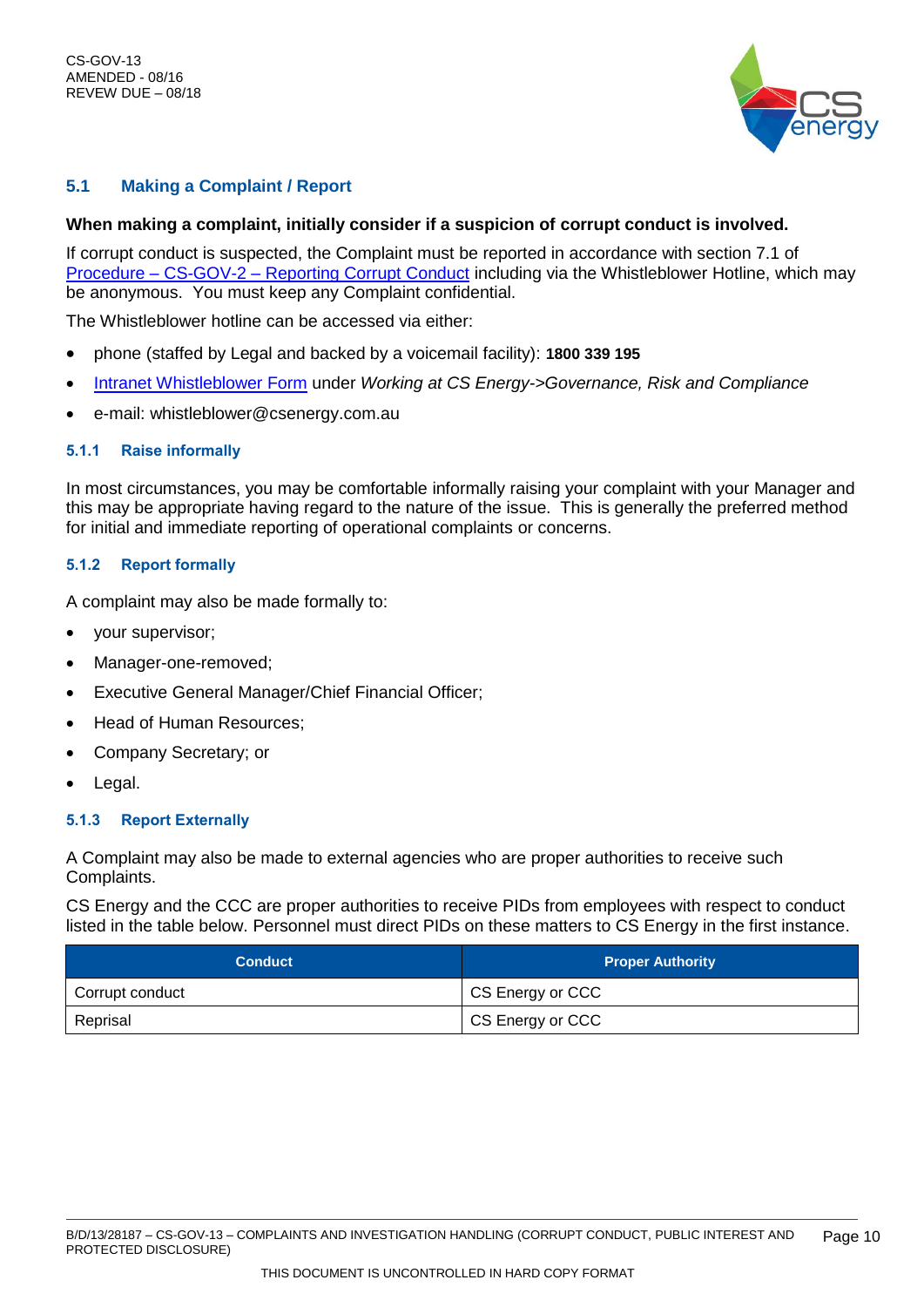CS-GOV-13 AMENDED - 08/16 REVEW DUE – 08/18



## <span id="page-10-0"></span>**5.2 Receiving / Handling Complaints**

A complaint can be received by Personnel in a variety of ways and may be written (email, letter) or verbal (phone conversation, face-to-face meeting).

The nature of the complaint determines who the complaint is referred to and how it is managed.

Personnel receiving a complaint are responsible for:

- ensuring that the complaint is referred promptly; and
- noting the time and date of the complaint; the name and other details of the complainant and the nature of the complaint.

Subject to the requirements of section 5.2.1, Personnel may initially refer the complaint to their Manager for instruction.

#### <span id="page-10-1"></span>**5.2.1 Consider suspicion of corrupt conduct**

#### **When receiving a complaint, initially consider if a suspicion of corrupt conduct is involved. In this case, the complaint must be immediately directed to Legal. You must keep any disclosure confidential.**

Legal will determine if the matter is to be dealt with under CS Energy's [Procedure –](trim://B%2fD%2f12%2f67752/?db=10&view) CS-GOV-2 – [Reporting Corrupt Conduct.](trim://B%2fD%2f12%2f67752/?db=10&view) **DO NOT** proceed with any further notifications or investigations unless and until given clearance by Legal.

Even if an issue is reported to the CCC or another authority, the matter may be returned to CS Energy for investigation. In this event, Legal will specify any constraints and reporting requirements attached to the investigation.

#### <span id="page-10-2"></span>**5.2.2 Consider possible legal proceedings**

When receiving a complaint, Personnel should also consider whether the complaint may give rise to legal proceedings or action against CS Energy or its Personnel. In this case, the report must be immediately directed to Legal. If in doubt, contact Legal for guidance.

#### <span id="page-10-3"></span>**5.2.3 Support complainant**

CS Energy values all complaints made in good faith and will provide appropriate support during and after the complaint investigation process.

Reprisals must not be taken against a complainant.

Under no circumstances can CS Energy offer any person immunity against criminal prosecution.

#### <span id="page-10-4"></span>**5.2.4 Provide feedback**

Within the bounds of confidentiality and the principles of natural justice, appropriate, timely feedback should be provided to the complainant and relevant stakeholders to assure stakeholders that the complaint is being addressed (both during and at completion of the investigation process). Legal, People & Culture and Corporate Communications can provide further guidance.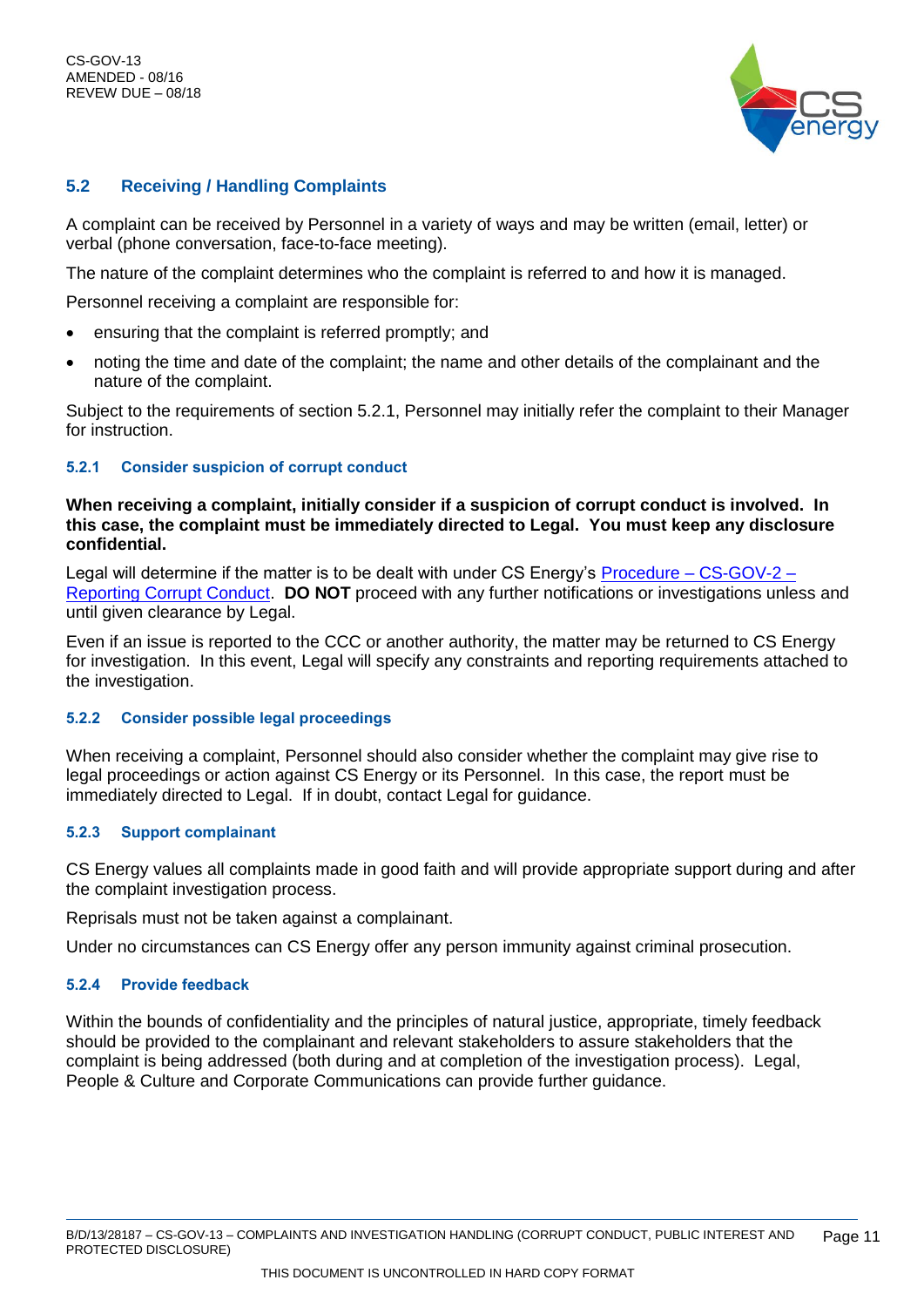

# <span id="page-11-0"></span>**6 BREACHES OF THIS STANDARD**

Breaches of this Standard will themselves be dealt with as matters under this Standard and may result in disciplinary action up to and including dismissal. Breaches may also be criminal offences.

Examples of breaches include:

- knowing failure to report suspected corrupt conduct (including fraud);
- making a deliberately false or vexatious report;
- failure to escalate material matters in a reasonable fashion;
- breaching confidentiality where it is required;
- initiating or making a reprisal; and
- failure to follow the lawful instructions of Legal.

## <span id="page-11-1"></span>**7 TERMS AND DEFINITIONS**

## <span id="page-11-2"></span>**7.1 Public Interest Disclosure**

A PID is a complaint that discloses information in the public interest about wrongdoing in the public sector. The *Public Interest Disclosure Act 2010* establishes a framework for making PIDs in particular circumstances and by particular categories of persons.

## <span id="page-11-3"></span>**7.1.1 Internal PID**

A CS Energy **employee** may make a PID to CS Energy or the CCC where the employee has information about:

- the conduct of another employee that could, if proved, be corrupt conduct; or
- the conduct of another person that could, if proved, be a reprisal that relates to a previous disclosure made by another employee to CS Energy or the CCC.

An employee is deemed to have information about the conduct of a person if:

- the employee honestly believes on reasonable grounds that the information tends to show the conduct; or
- the information tends to show the conduct, regardless of whether the employee honestly believes the information

**An employee, who wishes to make a PID or Protected Disclosure to CS Energy, must follow the Complaint reporting process outlined in section 5 of this Standard, and refer the matter to Legal.**

## <span id="page-11-4"></span>**7.1.2 External PID**

**Any person** may make a PID to a public sector entity that is the proper authority for the purposes of receiving the PID, about:

- substantial and specific danger to the health or safety of a person with a disability;
- the commission of an offence or contravening approval conditions that is or would be a substantial and specific danger to the environment; or
- the conduct of another person that could, if proved, be a reprisal.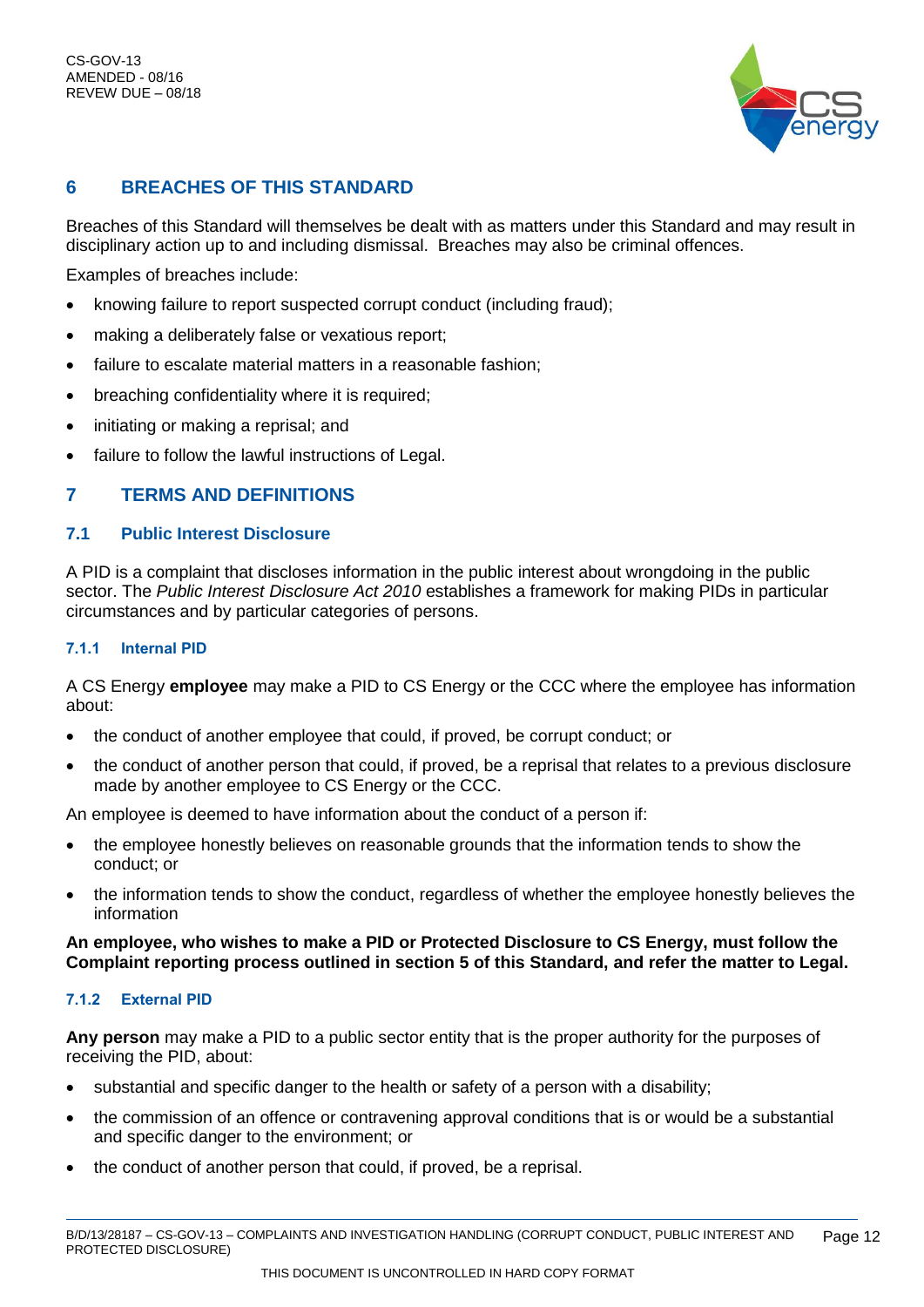

**CS Energy is not a proper authority to receive external PIDs.** However, general complaints about these matters may be received by CS Energy from external parties or referred to CS Energy by other entities.

The PID Act makes it an offence for making a false and misleading statement that is intended to be a PID.

## <span id="page-12-0"></span>**7.2 Protected Disclosure**

The *Corporations Act 2001* establishes a whistleblower protection regime to facilitate the reporting of actual or potential breaches of the *Corporations Act 2001*. This regime also provides certain protections for certain persons making such disclosures.

A Protected Disclosure may be made by certain CS Energy employees and officers (for example, CS Energy's Company Secretary and CS Energy Directors) to Legal.

## <span id="page-12-1"></span>**7.3 Corrupt Conduct**

Corrupt conduct is conduct relating to the performance of an employee's duties that:

- 1. adversely affects, or could adversely affect, directly or indirectly, the performance of functions or the exercise of powers of:
	- CS Energy; or
	- a person holding an appointment in CS Energy; **and**
- 2. results, or could result, directly or indirectly, in the performance of functions or the exercise of powers mentioned above in a way that:
	- is not honest or is not impartial; or
	- involves a breach of the trust placed in a person holding an appointment, either knowingly or recklessly; or
	- involves a misuse of information or material acquired in or in connection with the performance of functions or the exercise of powers of a person holding an appointment; **and**
- 3. is engaged in for the purpose of providing a benefit to the person or another person or causing a detriment to another person; **and**
- 4. would, if proved, be:
	- a criminal offence; or
	- a disciplinary breach providing reasonable grounds for terminating the person's services, if the person is or were a holder of an appointment.

Examples of corrupt conduct include:

- accepting money or other benefits in exchange for helping someone to avoid prosecution, win a contract or gain government approval;
- fraud;
- stealing CS Energy property or cash;
- gaining a personal benefit by not revealing a conflict of interest; or
- unlawfully assaulting a person.

Corrupt conduct includes taking reprisals against someone because they previously reported a suspicion of corrupt conduct